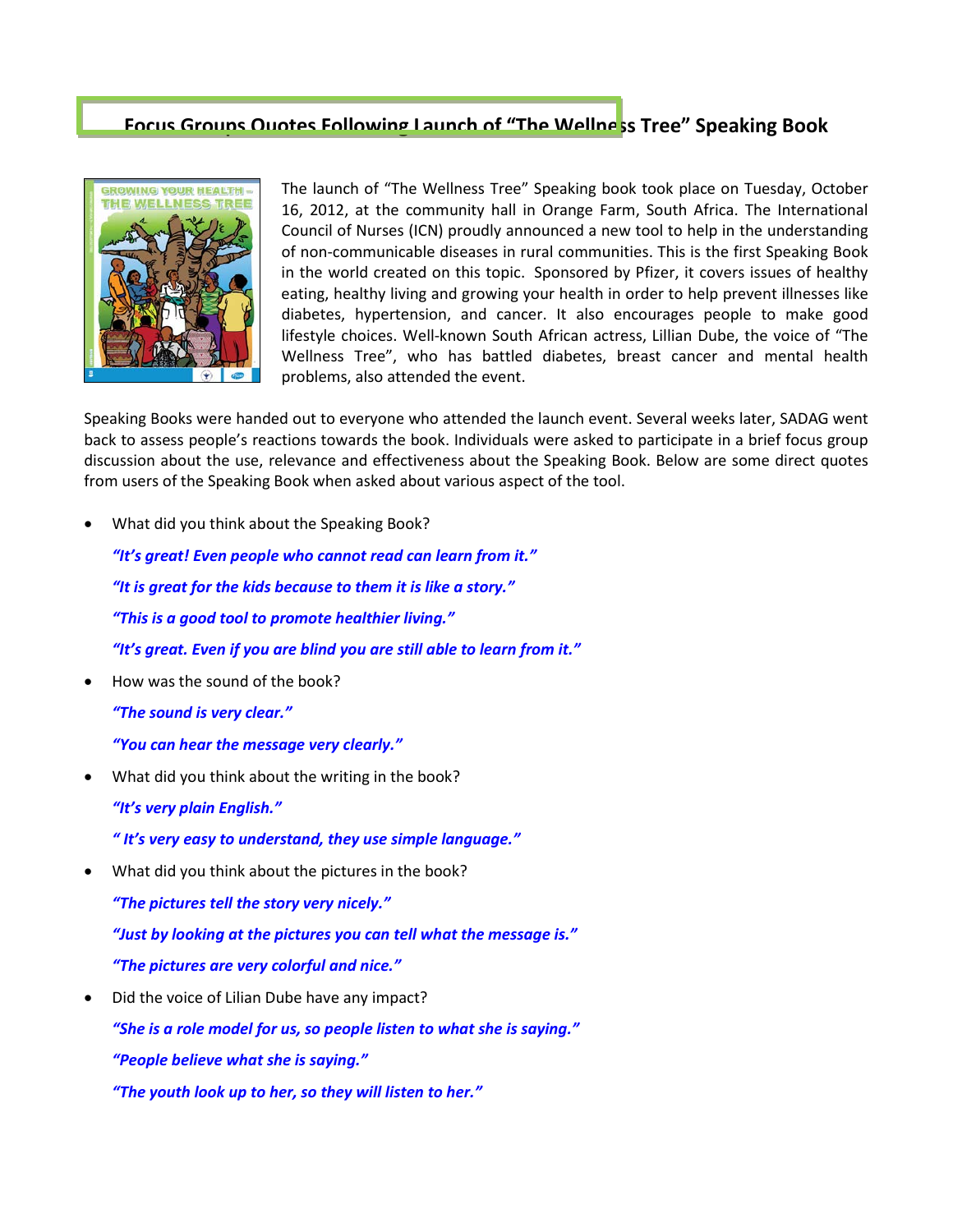*"The elders also respect her because she herself is a survivor."*

- Do you think that the Speaking Book is useful in teaching people about NCDs? *"Yes, it is a very good tool"*
- Why was it useful for you?

*"It showed me the importance of exercise in healthy living." "You can spread the knowledge very easily." "It is a tool for the prevention of diseases."*

• What part of the speaking book was the most useful to you?

*"Every single page is important, all 1 to 16."*

*"It showed you the change that can happen with healthier living."*

Was the use of the 'Tree' a good way to learn about NCD's?

*"Yes, it is a very easy thing for us."*

*"The kids can understand it easily."*

• What are the 'Roots' of your health?

*"It refers to your family history, which says you can have a higher risk of getting diseases."*

• What are the 'Branches' of your health?

*"It talks about your diet."*

*"It says the choices you make to live healthier can have a big impact on you."*

- Which things in the environment can affect your health? *"It explains that things like air pollution are bad for your health." "It says that there are certain things that are poisonous for your body."*
- Have you shown the Speaking Book to other people? *"Yes!"*
- To whom have you shown it?

*"I've shown it to the kids where I work." "My parents thought the book was very nice." "I showed my friends the book." "I showed it to the elders at my work."*

• Where have you shown it?

*"I took it home and showed my family. They liked it very much."*

- *"I have taken it to my church to show the people there."*
- *"I use it at my work at an NGO."*